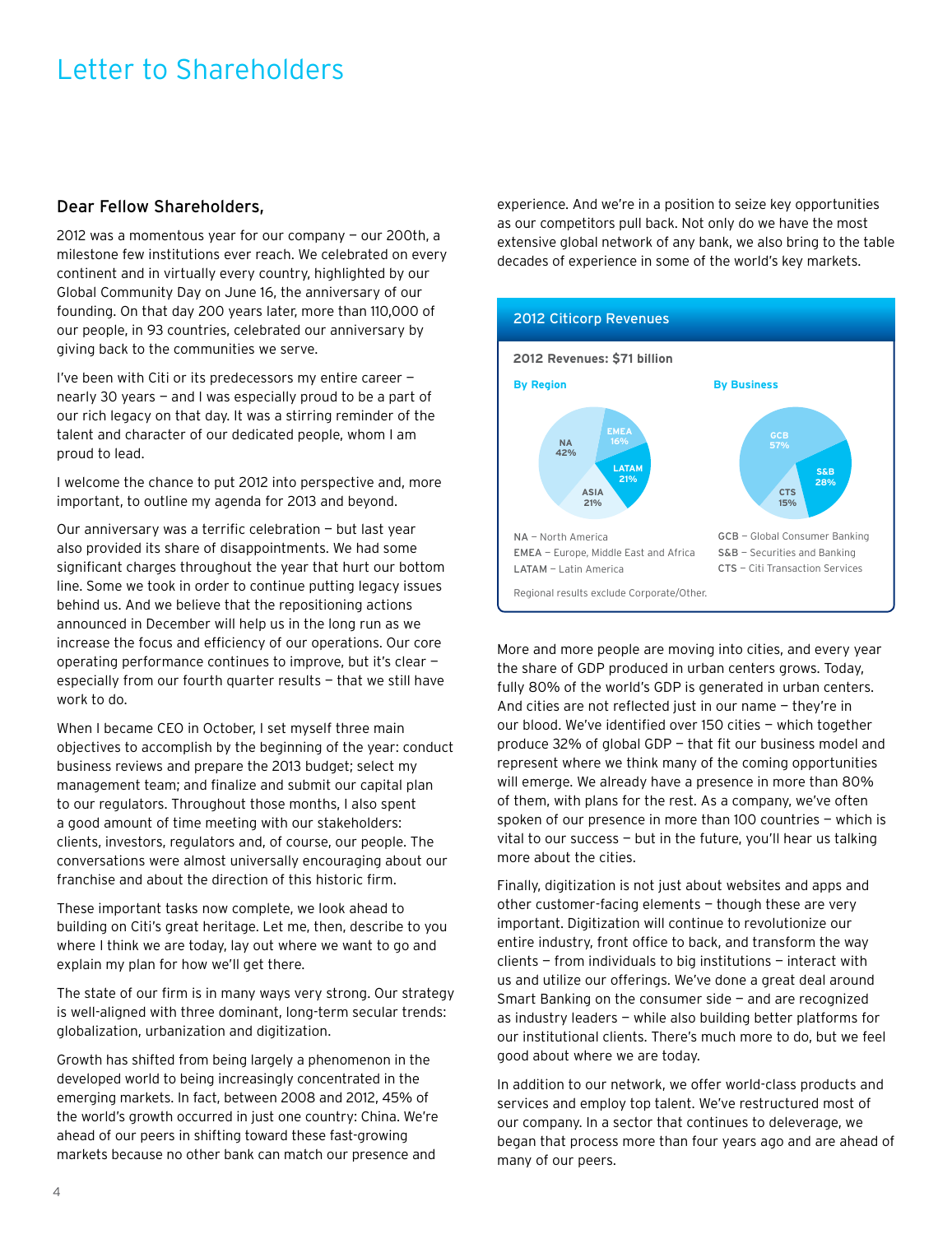Yet our company  $-$  and our industry  $-$  still face significant economic, political and regulatory headwinds. Growth likely will be uneven. There is reason for optimism that the U.S. recovery will pick up steam and that the emerging markets will regain some of their strong, pre-crisis momentum. But prospects for Europe remain mixed.

Politically, we've just lived through a year of elections and transitions around the globe. Public pressures — intense during the crisis — remain, showing that as an industry we still have a long way to go toward regaining public trust.

The regulatory challenges alone are enormous. Our bank is well-capitalized, even under the stricter Basel III criteria. But beyond capitalization, the sheer scope of regulation we now face is vast. One thing is certain: there's no appetite among regulators for us  $-$  or any large bank  $-$  to grow inorganically. That dynamic, however, can work to our advantage. We need to be less concerned by mergers and acquisitions among our peers trying to replicate our footprint — but we must be especially focused on getting the best out of the mix of businesses that we have.

These and other changes are redefining every relationship this company has: with our clients and customers, with our regulators, with our employees and with the communities we serve — and above all with you, our investors.

In addition, two legacy issues are not yet behind our company and will take us time to resolve.

Citi Holdings creates a disproportionate drag on net income and ties up a significant amount of capital. We've made good progress here. In 2012, we reduced the size of Holdings by a further 31%; at the end of the fourth quarter, it made up only 8% of our balance sheet, down from a peak of about 40%. Yet it still represents a disproportionate 23% of our risk-weighted assets under Basel III. A quick, economically viable resolution of the remaining portfolio does not exist. I have considered and understand the issue in detail — it does not make sense to destroy capital simply for the sake of speed. We will continue to manage these assets and our associated expenses in an economically rational way while taking advantage of all reasonable opportunities to reduce them more expeditiously.

Our deferred tax assets (DTA) also tie up a significant amount of book capital that doesn't earn any returns — indeed, moving this off our books requires that we generate earnings, specifically in the U.S. In 2012, our DTA went in the wrong direction and rose by nearly \$4 billion. One of my top areas of focus will be to begin to turn that trend around, but utilizing a substantial portion of our DTA will likely take longer than resolving Holdings.



**Michael L. Corbat Chief Executive Officer**

What this means for us in practice is that about one-third of our capital is not available to us to generate the returns you expect and deserve. Thus, with the remainder, we have to be better than good and better even than our peers. There is no margin for error. My management team understands what's at stake.

I'm often asked how I would judge my tenure as CEO a success — what do I want the company to look like down the road?

First, I want Citi to generate consistent, quality earnings. We'll accomplish this by driving client relationships and building revenues organically in our core businesses. The future of our franchise depends on consistently generating quality earnings from our core business activities. Specifically, I want to see us generate risk-adjusted returns above our cost of capital.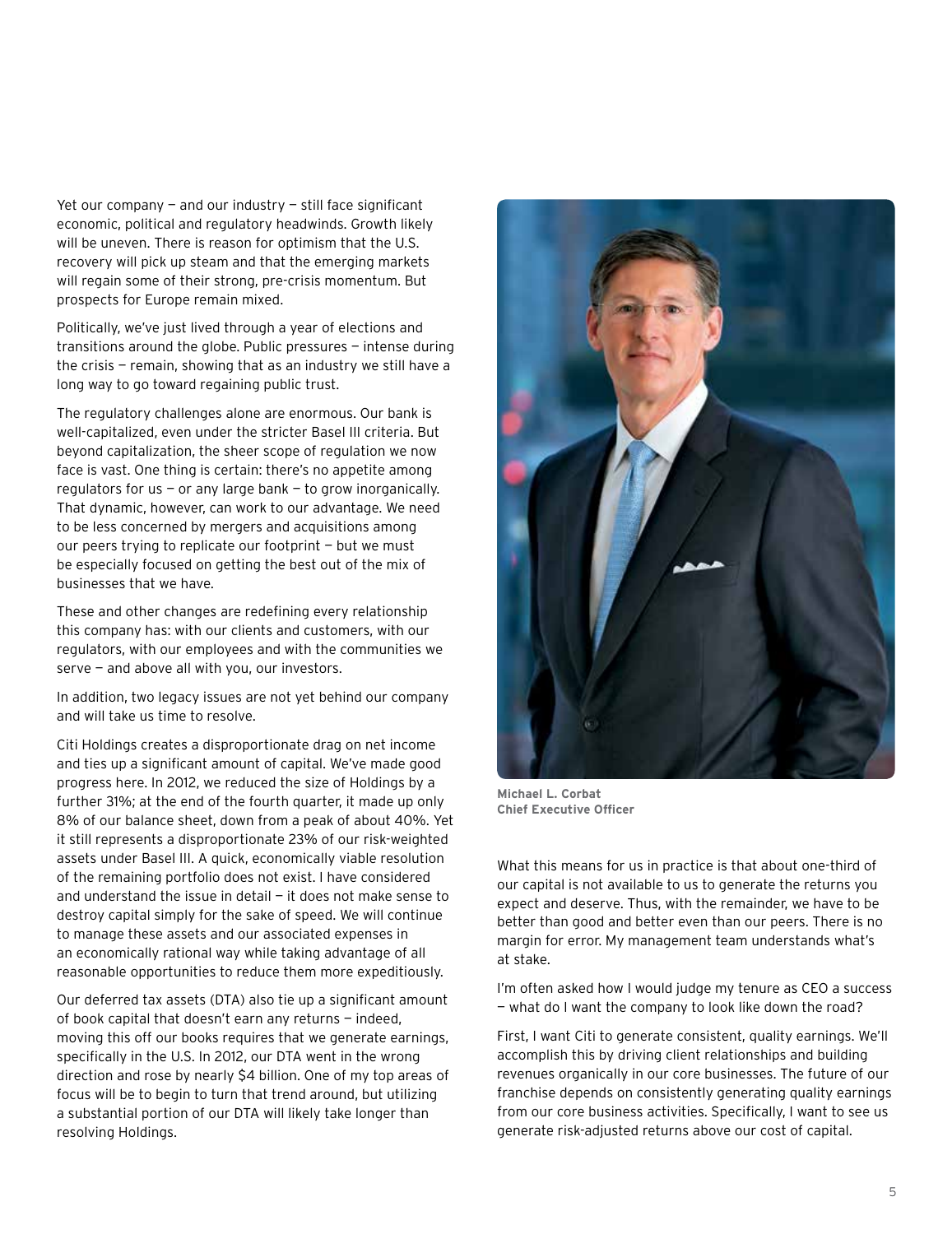

Second, I want Citi to be known for making smart decisions in every aspect of our work. It is imperative that Citi be a firm with the right focus on efficiencies and is smart about risk — both in terms of dollars and reputation — as well as investment performance and growth. And we'll build a culture of accountability and judge our people on the decisions they make and the results they deliver  $-$  or fail to deliver.

Third, I won't be satisfied until Citi has completely rebuilt our credibility with all our stakeholders. Ultimately, our results will speak for us. My goal is for Citi to be seen around the world, and by all our stakeholders, as an indisputably strong and stable institution.

How do we get there? One word: execution.

As I said when I stepped into the role, while our core strategy is not changing, the intensity with which we focus on execution and on operational efficiency will increase. We've refined our management structure in ways that delegate authority to the appropriate levels.

Throughout my career, I have always believed that "you are what you measure." I've set clear goals around clear metrics — return on assets, return on tangible common equity and operating efficiency  $-$  and will hold my management team accountable for them. And I've made those targets public so you can monitor our progress and hold us  $-$  and me  $$ accountable as well.

My team and I will continue to seek ways to refine and optimize the execution of our strategy and improve operating efficiency. As a company, we need to show expense discipline and be what I like to call "maniacal allocators of our resources." Success depends on investing our resources in the right places, in the right businesses, at the right time. We can't be everything to everyone. Our business model is simple and straightforward: to provide the best core banking products and services to people and institutions through leveraging our global footprint, which includes the world's fastest-growing markets and cities.

We have a unique ability to both lead and follow our clients. For us, the future is all about seeing where our customers and clients are going to go and making sure we're invested so when they get there or when they need us, we're ready.



**Team Citi, from left, back row: Dominique Dawes, Gwen Jorgensen, Cullen Jones, Sanya Richards-Ross, Christie Rampone, Bob Bryan, Meb Keflezighi, Mike Bryan, Danell Leyva, Kari Miller and Rowdy Gaines; front row: Carlos Leon and Amanda McGrory.** 

## From Ambition to Achievement: Citi Sponsors 2012 U.S. Olympic and Paralympic Teams

Last summer, at the London 2012 Olympic and Paralympic Games, athletes from around the world captured our hearts by demonstrating what could be achieved when you reach for your dream. But no athlete stands alone on the podium behind each is a network of supporters. In commemoration of Citi's 200th anniversary, we are proud to have been the official bank sponsor of the U.S. Olympic Committee (USOC) and the 2012 U.S. Olympic and Paralympic Teams.

For our first-ever Team USA sponsorship, Citi announced a \$500,000 donation to the USOC to launch the Every Step of the Way<sup>sM</sup> program. Through activity on Facebook and Twitter, fans and Citi customers helped allocate the donation,